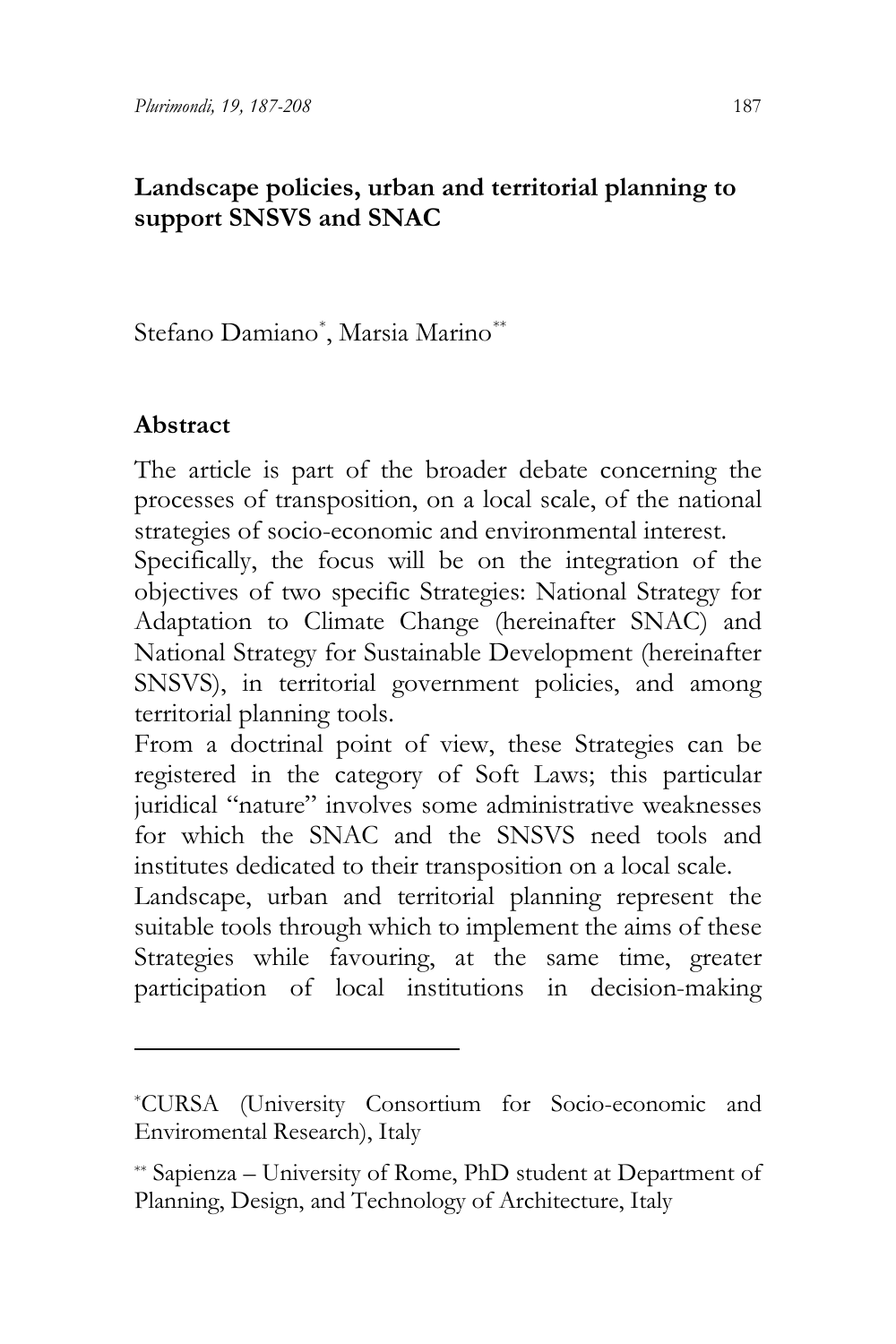processes, in compliance with the principles of multilevel governance desired by the European Landscape Convention.

### **Keywords**

Sustainable Development; Climate Change; Landscape policies; Urban and territorial planning; Multilevel governance

#### **Introduction**

The issues concerning a new global model of sustainable development and the adoption of measures to mitigate and adapt to climate change are now at the centre of the scientific and institutional debate at the international level.

Both the United Nations and the European institutions have put in place strategies and programs to achieve these objectives; the strategic framework is defined by the 2030 Agenda and by the documents drawn up by the Intergovernmental Panel on Climate Change (IPCC).

In the EU framework, the regulatory reference on the topic of sustainable development is COM-739 (European Commission, 2016) "Next steps for a sustainable European future. European action for sustainability". However, as regards climate change, the legal framework is provided by COM-35 (European Commission, 2005) "Winning the Battle Against Global Climate Change" and in the subsequent COM-216 (European Commission, 2013) "The EU Strategy on adaptation to climate change".

These programs and strategies define guidelines that require national and local implementation plans. Italy has both a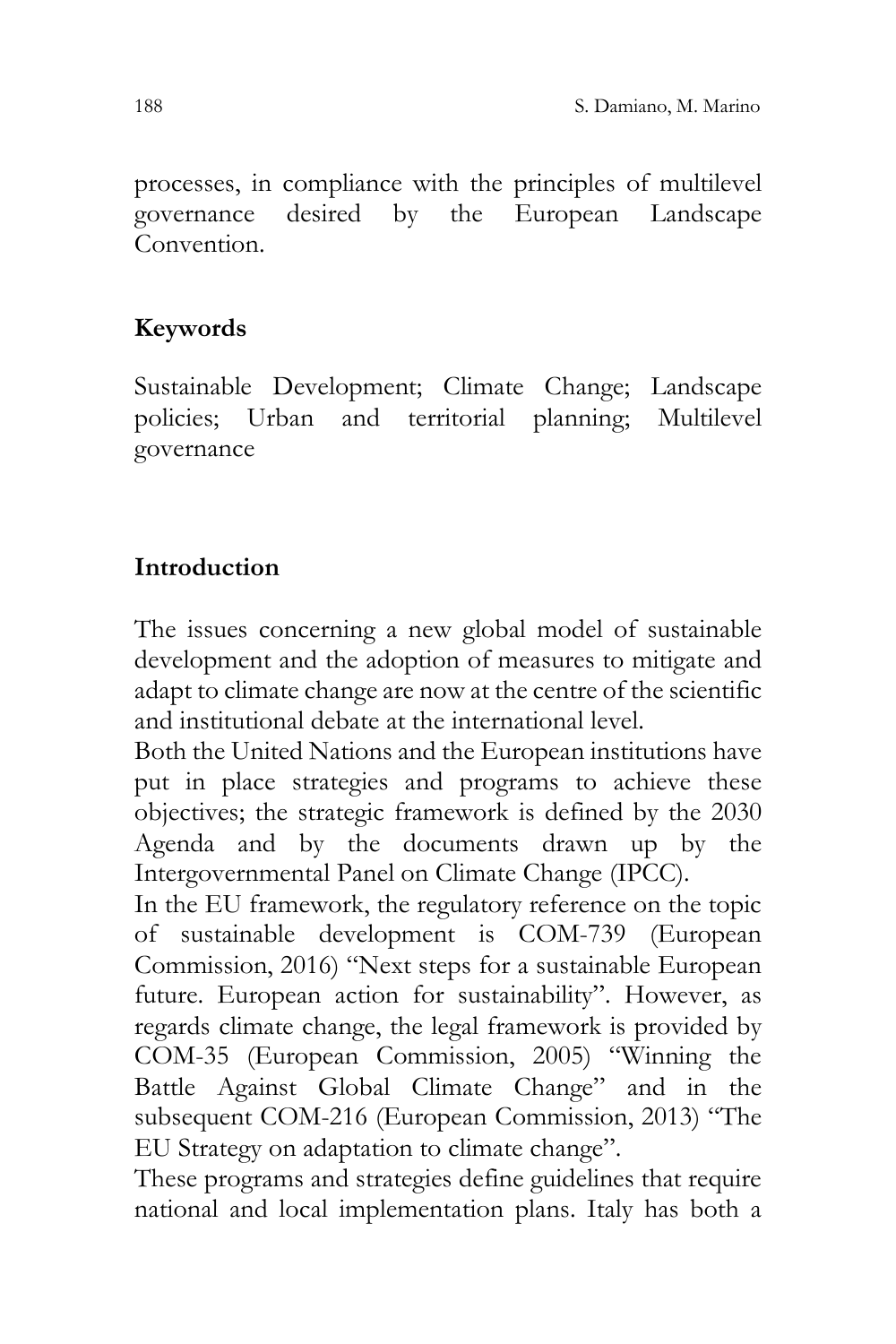National Strategy for Sustainable Development (ME, 2017a) and a National Strategy for Adaptation to Climate Change (ME, 2017b) but the fundamental role in implementation is to be attributed to local institutions. This poses the need to put in place suitable tools - the responsibility of which is borne by territorial administrations - for the execution of the objectives set at the national level.

The principles and purposes set out in the SNSVS and in the SNAC are immediately related to issues related to territorial governance, landscape policies, and urban and territorial planning tools. Therefore, it is desirable to evaluate the functionality of these tools in achieving the set of the objectives.

Therefore, in this article, the authors intend to start a reflection on this theme, proceeding through a path of analysis that will investigate some specific aspects deemed exemplary of the key focus of the paper: the functionality of the Landscape Plan to provide, on a regional scale, some tools necessary for the implementation of the SNSVS; the role of urban planning in implementing the SNAC in relation to the issue of urban welfare and the resilience of urban contexts to the impacts of Climate change.

Starting from a reading of the critical issues from the legaladministrative point of view in the SNSVS and SNAC, the authors will move on to the analysis of: (i) the new dynamics of socio-economic development of the territory; (ii) how to respond, with integrated actions, to the direct and indirect effects of Climate Change through integrated actions for the transformation of urban welfare models.

In addition, the ways in which landscape policies and urban and territorial planning would be able to make concrete some strategic objectives set in the SNSVS and SNAC will be highlighted.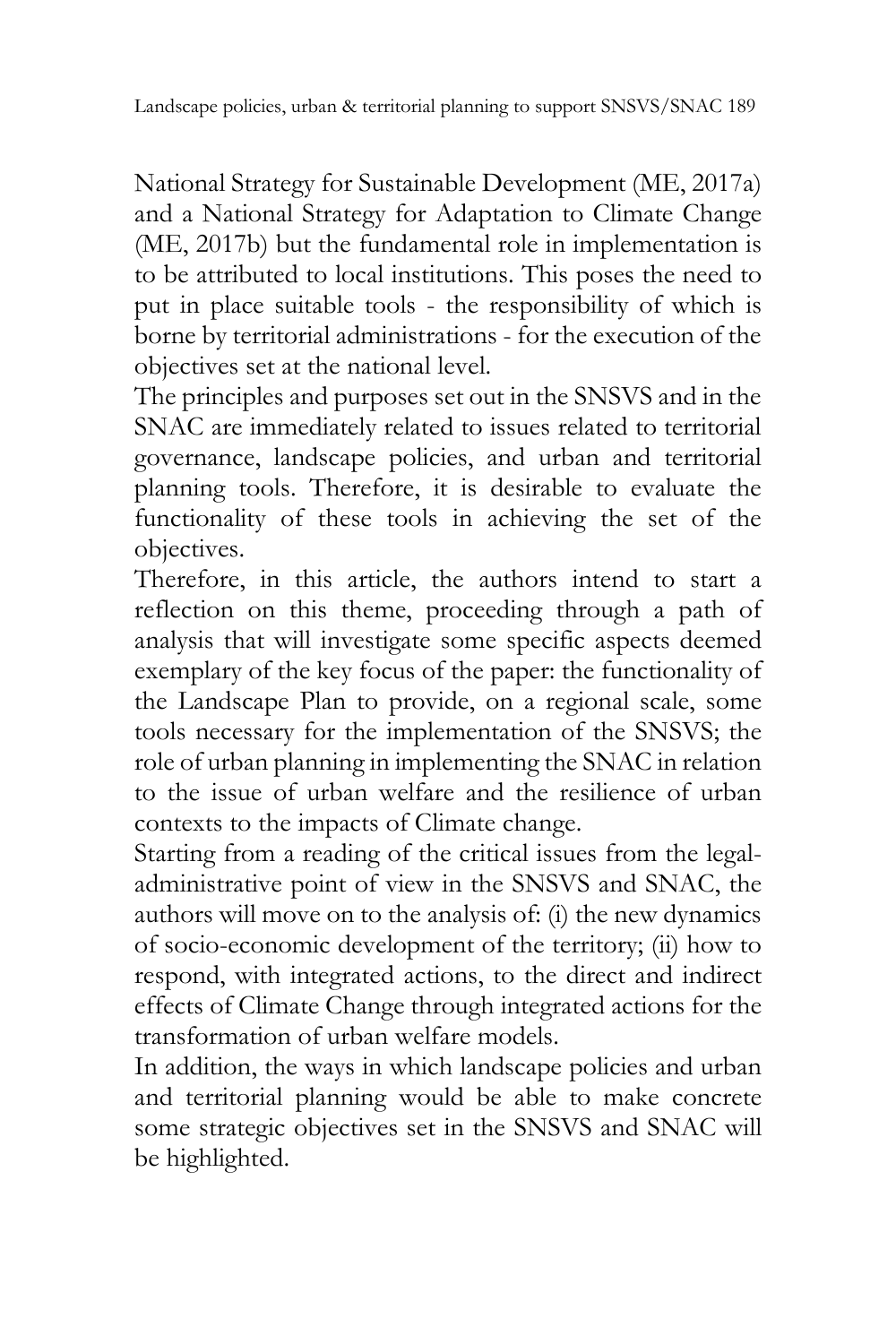The contribution is the result of a shared reflection of the authors. However, the second and third sections are attributed to Stefano Damiano, while the fourth section is attributed to Marsia Marino. The remaining sections, including the introduction and conclusion, are shared by both authors.

#### **SNSVS and SNAC. Comparative analysis**

The choice to analyse the functionality of landscape policies and urban and territorial planning tools in relation to two specific strategies - SNSVS and SNAC - is due to the need to find an implementation of the principles highlighted by the latter at the local scale, through prescriptions able to guarantee their implementation.

The National Strategy for Adaptation to Climate Change is solely dedicated to the specific theme, while the National Strategy for Sustainable Development - as well as the 2030 Agenda at the international level - has a wider sphere of action which includes the actions to adapt and mitigate the effects of climate change.

## Similarities: vision and purpuses

In the two strategies it is possible to trace a common mission and vision, as also highlighted by an important document of the European Commission, the Green New Deal, which highlights how "Climate change and environmental degradation are an existential threat to Europe and the world. To overcome these challenges, Europe needs a new growth strategy that transforms the Union into a modern, resource-efficient and competitive economy where there are no net emissions of greenhouse gases by 2050 economic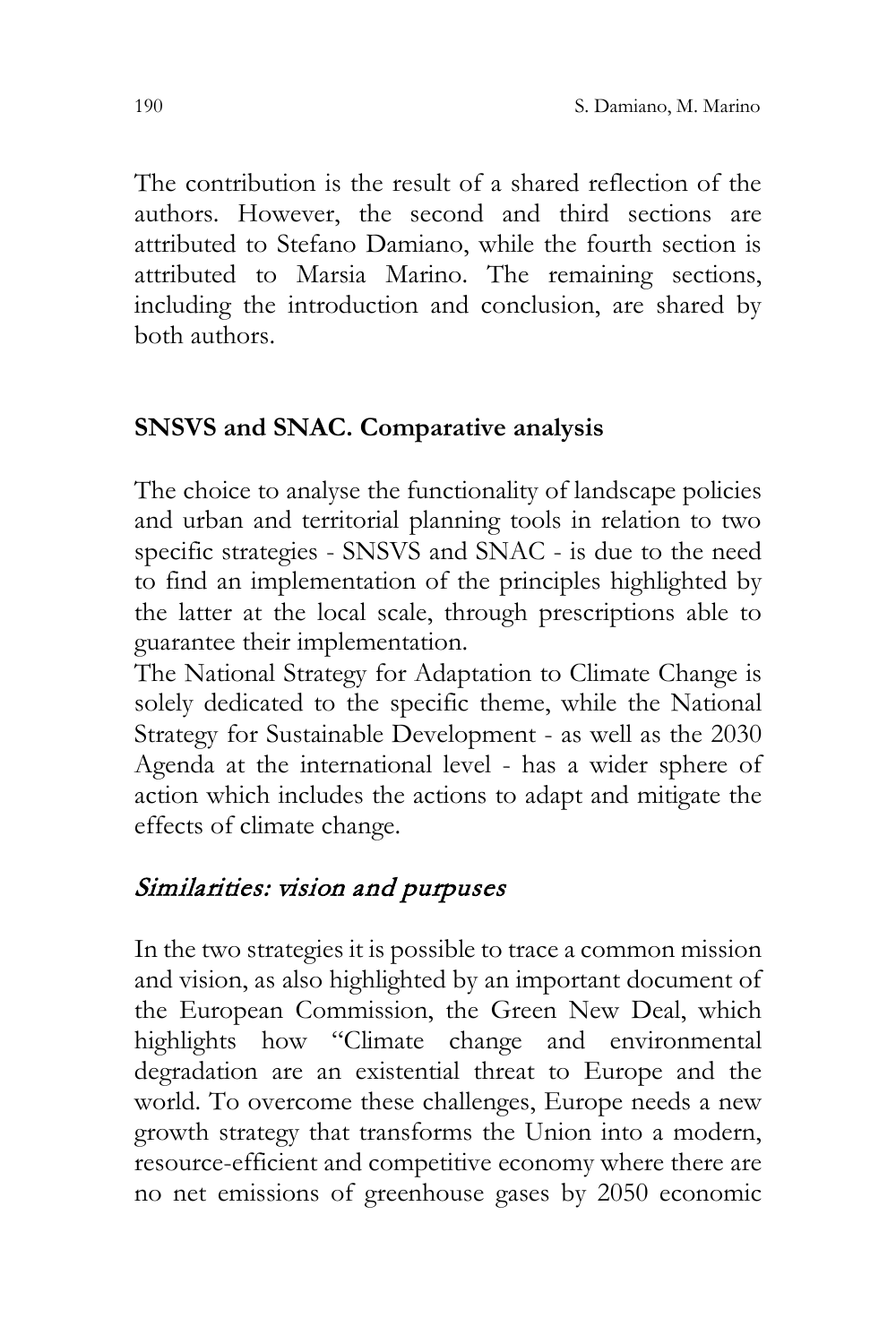growth is decoupled from resource use no person and no place is left behind The European Green Deal is our roadmap for making the EU's economy sustainable" (European Commission, 2019).

Therefore, there is a cause-effect link between processes aimed at sustainable development and actions to adapt to climate change. In fact, Sustainable Development is based on three dimensions - environmental, economic, and social - proposing a vision of a more harmonious society, respectful of one another, and of the resources of the Planet. All the sustainability challenges, including, first of all, the issue of climate change, is not only related to the environmental sector but also have serious repercussions on the economic and social system. The latter, in fact, strictly depends both on the availability and fair distribution of natural resources, and on the ability of ecosystems to absorb the impact of human activities on the environment. Artificial capital (production systems) and natural capital (natural resources) are fundamentally complementary (Italia Nostra, 2019).

In this regard, the same National Strategy for Adaptation to Climate Change highlights the relationship between its objectives and those of the SNSVS, underlining that in the literature there is a growing ability to understand the possibilities of choosing and implementing climate response options in different sectors to achieve synergies and avoid conflicts with other dimensions of sustainable development (IPCC, 2007; IPCC, 2014). Sustainable development is defined as development that meets the needs of the present without compromising the ability of future generations to meet their own needs. (WCED, 1987) The latter is possible through integration between:

- micro and macroeconomic dynamics;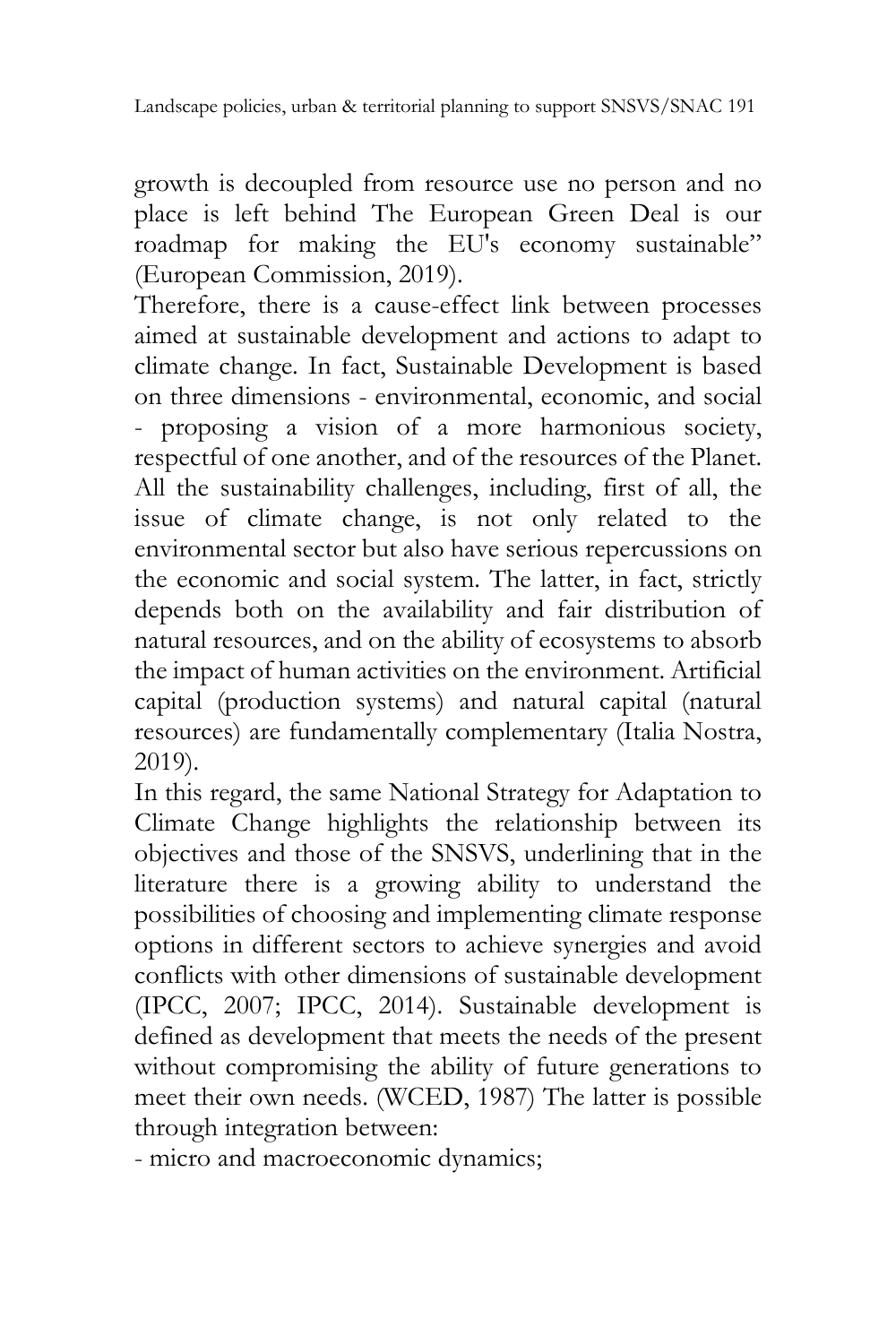- multilevel governance processes preceded by a strengthening of capacity building in the different stages of decision making;

- environmental protection and sustainability actions and programs;

- safeguarding of social cohesion processes also through the empowerment of people in environmental matters (Aarhus Convention: UNECE, 1998).

Only the integration of these different dynamics and processes would guarantee, at the same time, the achievement of multiple objectives, including those of sustainable development and mitigation and adaptation to climate change. A slogan can be used: there is no development without sustainability; there is no sustainability without actions to combat Climate Change.

As highlighted in the SNSVS, the impacts of climate change can seriously hinder development in essential sectors (for example, the increased risk of natural disasters and water stress will have to be counted in planning for public health); development choices, in turn, will affect the ability to mitigate and adapt to climate change (for example, forest conservation and renewable energy policies, if properly designed and implemented, can increase the resilience of communities and therefore reduce their vulnerability). There are other examples of synergies:

- Policies related to energy efficiency and renewable energies are often cost-effective, improve energy security, and reduce local polluting emissions.

- Measures to reduce natural habitat loss and deforestation can have a variety of significant benefits in terms of biodiversity, soil and water conservation, and can be implemented in a socially and economically sustainable way. - Forestry and plantation measures for bioenergy can help restore degraded land, manage water runoff, store carbon in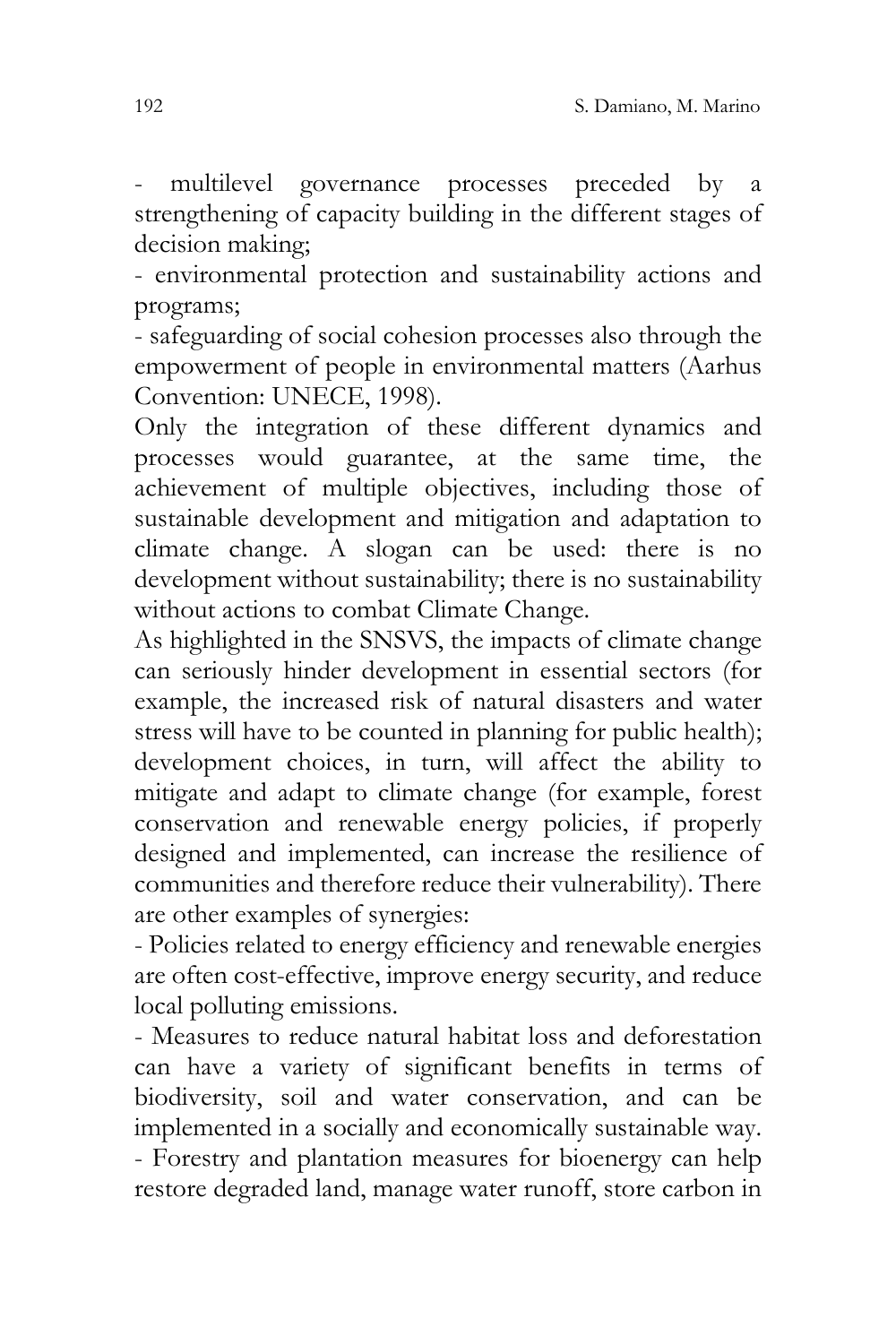the soil and benefit rural economies, but they also risk creating competition in land use with food production and be negative for biodiversity if not properly designed (ME, 2017a).

# Similarities: critical issues

In addition to the characteristics of commonality, from the reading of the two strategic documents, similar criticalities also emerge, which led the authors to propose this reflection on the points of union between the strategic lines highlighted by the two strategies and national government instruments. The SNSVS and SNAC, in fact, in order to achieve their goals at the local level, need dedicated tools that are not exclusively of a planning type, but also of a managerialterritorial type. In compliance with current legislation, this function could - and should - be performed through landscape policies and urban and territorial planning. Yet, although the two strategies repeatedly highlight the importance of landscape, resilience, and urban regeneration, the tools dedicated to territorial governance are never expressly referred to.

For example, among the transversal vectors of the SNSVS, as regards the "Monitoring and evaluation of plans and projects policies", there is talk of ensuring the definition, implementation and supply of integrated systems for the monitoring and evaluation of policies, plans, and projects, but without talking directly about the Landscape Plan or the Local Urban Plan.

Even concerning the vector "Institutions, participation and partnerships", the instruments of government and territorial planning are not expressly mentioned, although there is a need to guarantee the creation of effective mechanisms for institutional interaction and the implementation and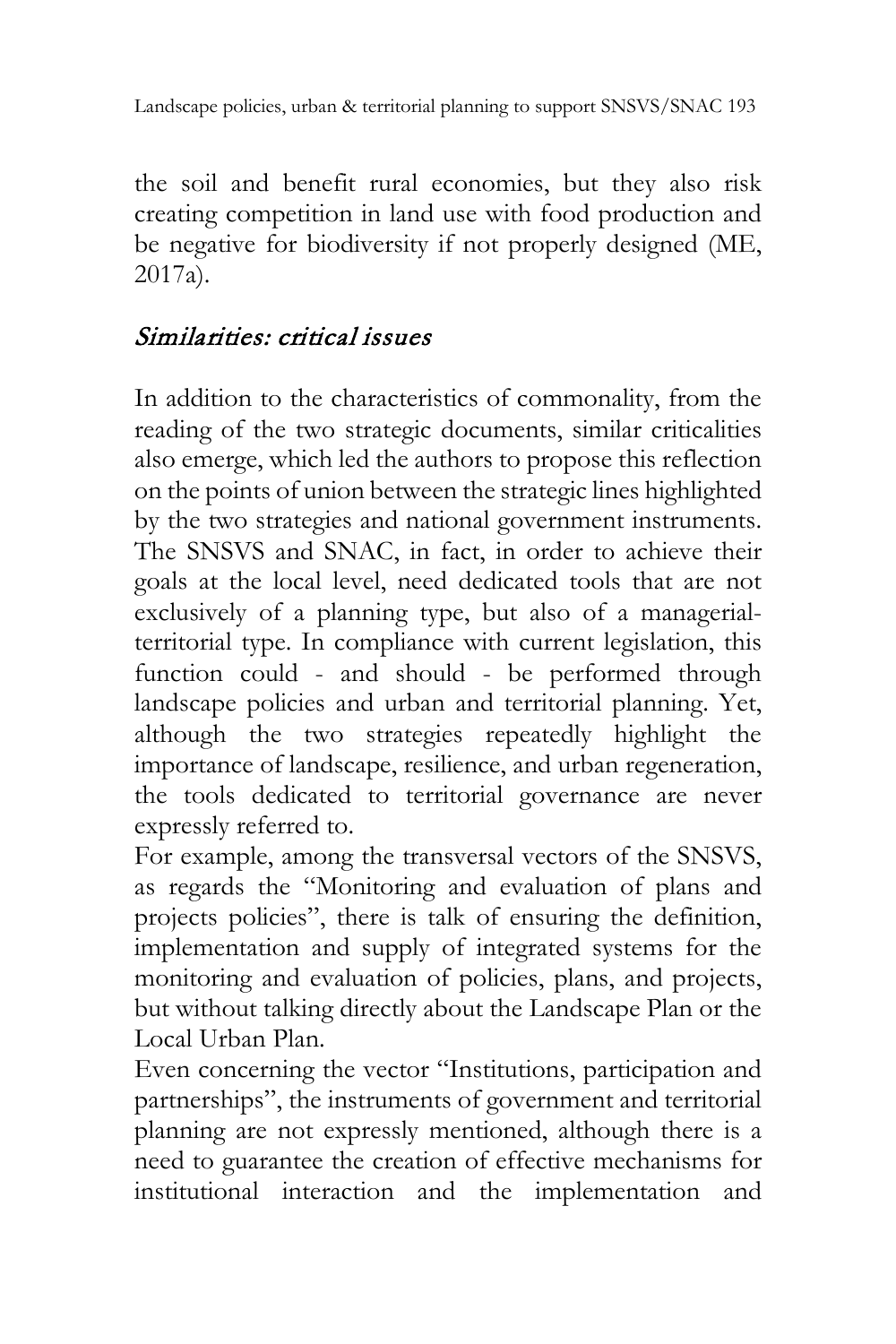evaluation of the SNSVS and it is specified that the areas will be deepened and defined in line with the strategic guidelines of the governance system for the implementation and evaluation of the SNSVS, which will identify the ways, times and spaces functional to the interaction with the institutions (horizontal and vertical integration mechanisms), taking into consideration the existing guidelines at national and EU levels (ME, 2017a).

Instead, it is the Legislative Decree 152/2004 - which according to the principle of cogency also concerns urban planning tools - to highlight the relationship between landscape policies and planning with the processes of sustainable development and resilience to the effects of climate change - even if only indirectly, recalling the need for actions to protect and safeguard the environmental and landscape heritage.

Article. 135, section 2 "Landscape planning", for example, establishes that the landscape plan defines, with particular reference to the assets referred to in Article 134, the transformations compatible with the landscape values, the recovery and redevelopment actions of buildings and areas subject to protection, as well as landscape enhancement interventions, also about sustainable development prospects (Legislative Decree 42/2004).

Furthermore, also in "Chapter III - Landscape planning", art. 143 ("Landscape Plan") identifies the measures necessary for the correct insertion of the transformation interventions of the territory in the landscape context, to which the actions and investments aimed at the sustainable development of the areas concerned must refer (D .lgs 42/2004).

Finally, art. 145 "Coordination of landscape planning with other planning tools" highlights that landscape plans provide for coordination measures with territorial and sector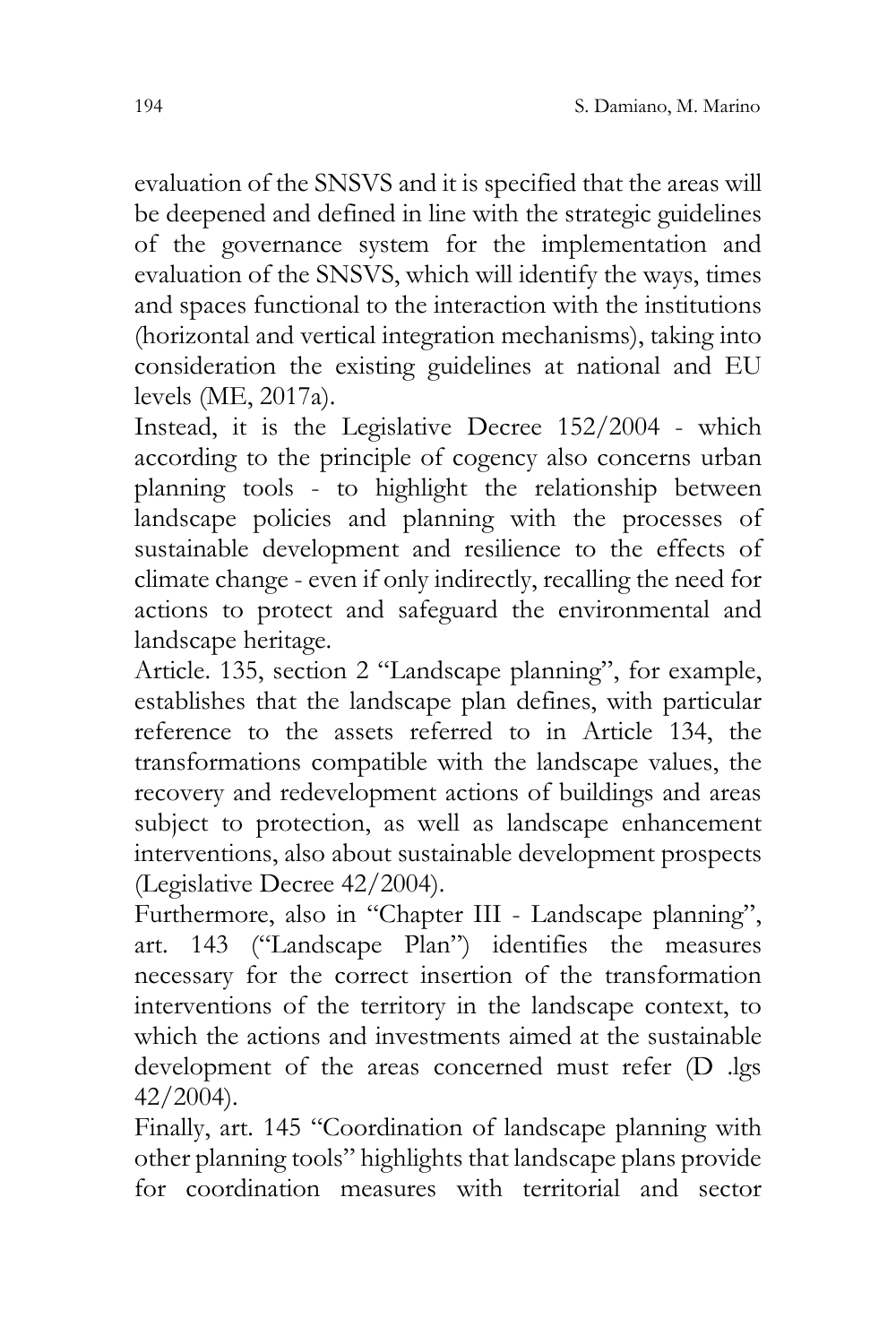planning tools, as well as with national and regional economic development tools.

The Code of Cultural Heritage and Landscape, therefore, would compensate for the *vacatio* existing in the SNSVS about the relationship between sustainable development and territorial planning.

On the side of mitigation and adaptation actions, urban planning tools - thanks to their greater ability to influence, from an executive and administrative point of view, the actions of the government of the territory - are fundamental to make the cities and the territory resilient to the effects of climate change.

However, to date, the strategic documents at the national level, while providing for implementation and adaptation processes on a local scale, have not yet defined the tools dedicated to achieving the set objectives, while, by reinforcing and integrating with new skills the Landscape Plan and Urban Plans, it may be possible to start the necessary implementation processes. In support of this line of research, in the following two sections the authors want to define some aspects, linked to sustainable development and to the contrast of the effects of climate change, exemplifying how the PP and urban plans could give immediate answers to the strategic objectives outlined at the national level.

#### **Landscape policies and planning tools to support a new socio-economic development model of the territory**

As expressed up to now, the SNSVS claims that sustainable development does not mean economic stagnation or renounce to economic growth for the sake of the environment; rather, it should involve the promotion of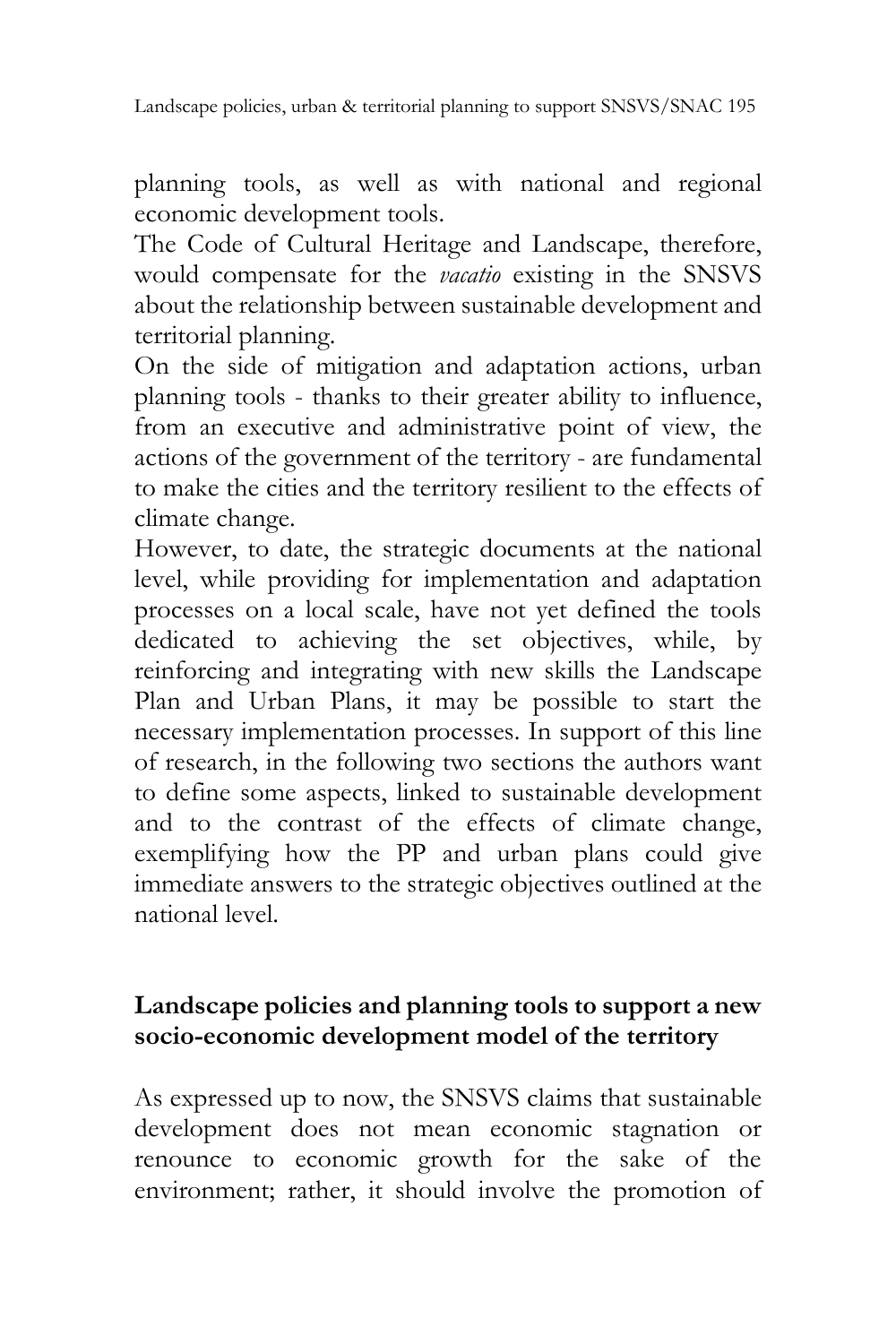economic development as a condition for maintaining environmental quality.

Economic development leads to a greater ability to deal with environmental and social problems. In turn, maintaining environmental quality is essential for sustainable development. Therefore, climate change and the strategies to counter, and adapt to, it can be understood as part of the greatest challenge of sustainable development (ME, 2017a). Development and sustainability are not "forcibly linked" concepts but represent different types of relational processes between human and the environment. However, to make these two types integrated it is necessary to define a new paradigm of territorial development, where sustainability represents a growth factor and not a "brake". Moreover, as previously highlighted, the issue of mitigation and adaptation to the effects of climate change could represent an "accelerator" of this new model of socio-economic development of the territory.

This concept is further underlined in the premise of the SNSVS which highlights how sustainable development means a new circular economic model, with low CO2 emissions, resilient to climate change and other global changes due to local crises such as, for example, the loss of biodiversity, modification of fundamental biogeochemical cycles (carbon, nitrogen, phosphorus) and changes in land use (ME, 2017a).

Talking about sustainable development also includes an overall vision of growth for the whole territory, starting from urban areas up to the so-called internal areas - subject to a dedicated strategy: the National Strategy for Internal Areas (SNAI).

The contents reported up to now in this section have the aim of bringing out a specific element, a keyword that is at the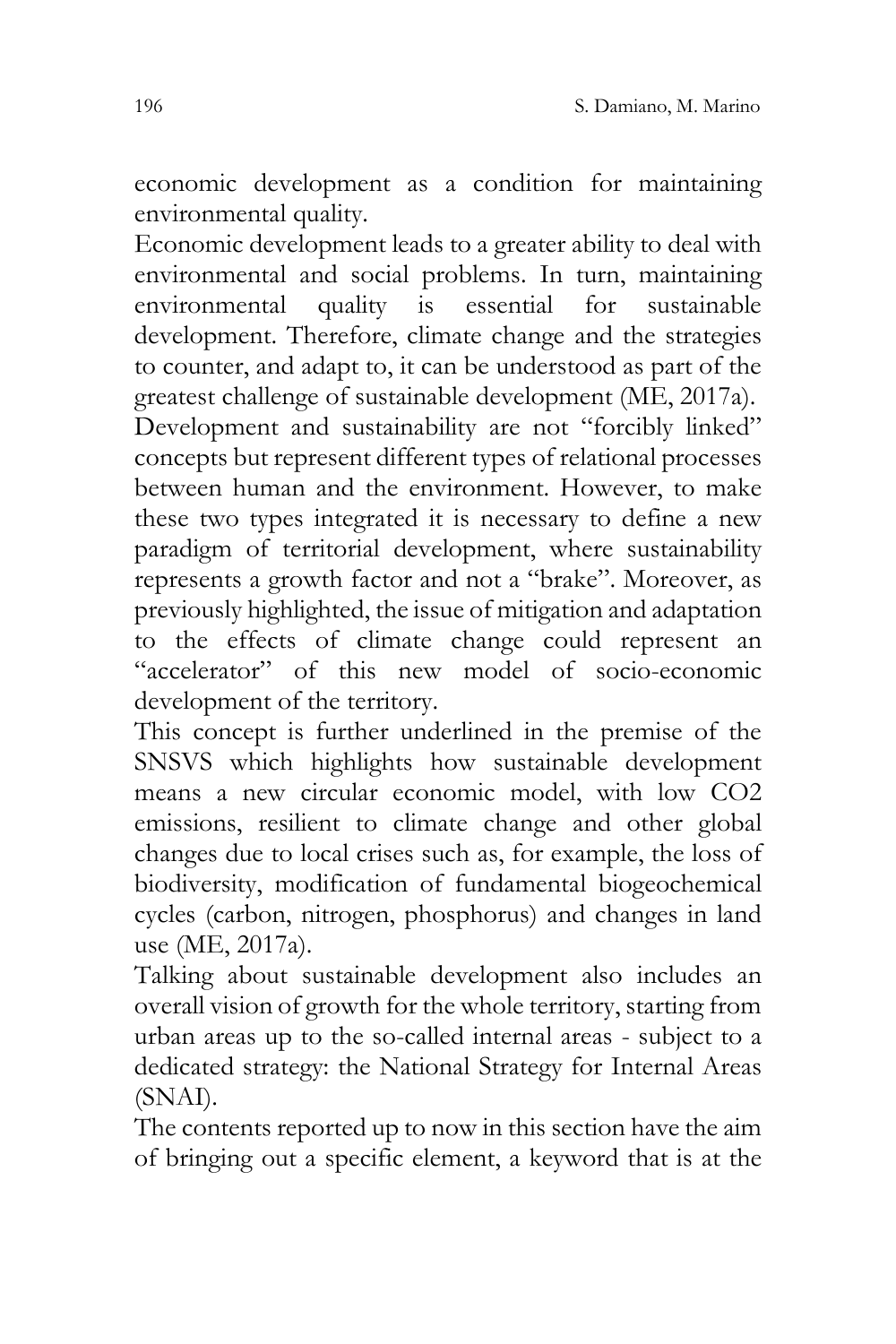basis of all the assumptions of the SNSVS and SNAC: the territory.

# Landscape planning for sustainable development

This term is also part of the definition that the European Landscape Convention gives of landscape: "a certain part of the territory, as perceived by the populations, whose character derives from the action of natural and/or human factors and their interrelations" (European Council, 2004).

Moreover, continuing to read art. 1 of the ELC, it is highlighted that: "Landscape management" indicates the actions aimed, from a sustainable development perspective, at guaranteeing the governance of the landscape to guide and harmonize its transformations caused by social, economic and environmental development processes.

Therefore, landscape policies are fundamental in achieving a sustainable development model from a social, economic and environmental point of view. Landscape planning tools can be functional to the objectives envisaged in the SNSVS and their implementation on a local scale.

For example, it should be noted that the landscape plan is responsible, among the various skills, to identify the risk factors and the elements of the vulnerability.

Even from reading these few paragraphs of the *Urbani Code*, it is clear how much the Landscape Plan, as a tool for implementing landscape policies at a territorial level, can be functional to the simultaneous achievement of the objectives of the National Strategy for Sustainable Development. Landscape planning, in the light of current legislation, represents the main tool of competence of the local institutions - even if in agreement with the central institutions on some aspects including landscape protection - and this guarantees the principle of subsidiarity, of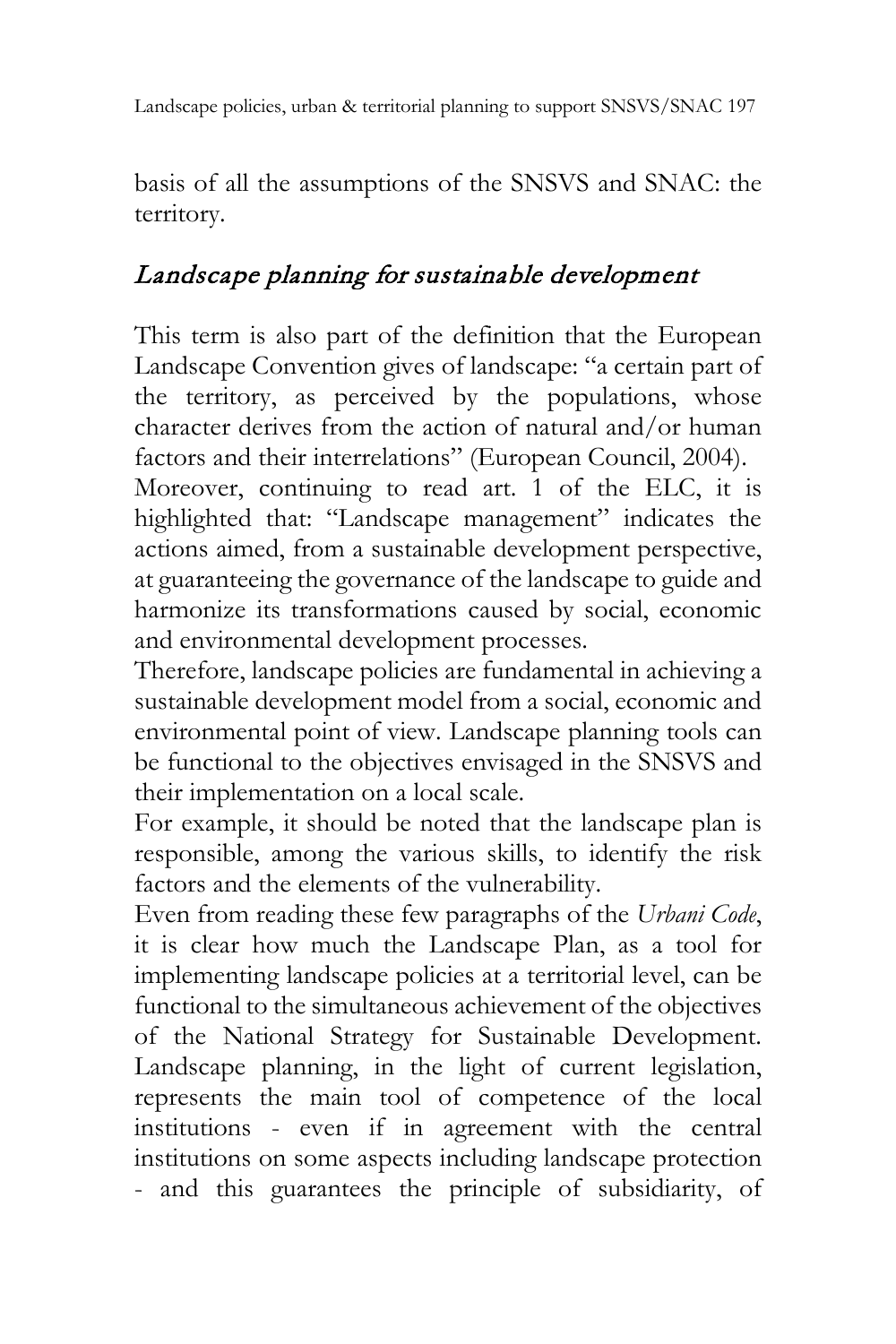multilevel governance and greater participation of citizens and stakeholders in decision-making processes.

Moreover, in the drafting of the Landscape Plan, the Ministry of the Environment and the Protection of the Territory and the Sea can also make its contribution of expertise, strengthening the actions of environmental protection and mitigation adaptation to the effects of Climate change.

At the end of the present section, the authors want to highlight the role of urban planning tools in support of innovative economic-environmental models.

Starting from the UN data concerning the processes of progressive population increase in the urban environment (a topic further developed in the third section) it is clear how cities are the centre from which to start developing a new model of sustainability in which economic, employment and production sectors growth is sustainable from an environmental, landscape, ecosystem and health point of view.

Given the relevance of the issue, public institutions at different scales, starting from municipal administrations, should be committed to the front line according to the principles of the Aalborg Charter (European Commission, 1994).

The scientific literature highlights how a correctly planned urban fabric is the prerogative of a city that tends towards urban resilience to the effects of climate change and can implement sustainable development processes capable of driving even a large area such as the one established with the so-called "Del Rio Reform".

If local institutions are committed to implementing landscape policies, planning tools and socio-economic programs in support of the objectives defined by the SNSVS and SNAC, in this section the authors want to highlight the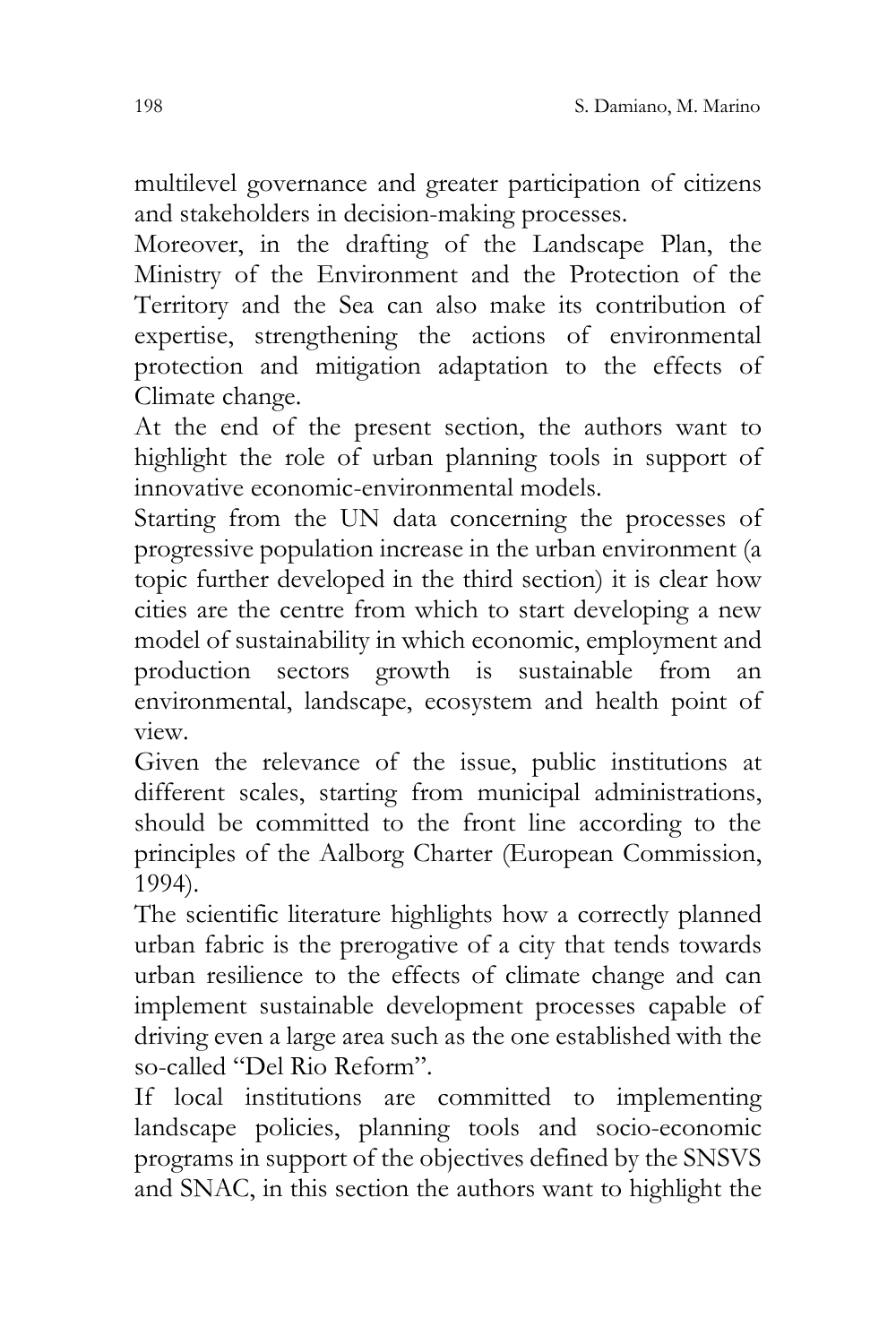extent to which urban planning tools can favour the participation of private subjects in the processes of redefining the city also through ecological-environmental interventions.

In vast and complex contexts, the "Urban Project" tool is required to adopt specific and innovative implementation rules, whether it is new interventions, or whether they are the recovery of parts of the existing city.

The tool guarantees, with a single solution, the technical and economic feasibility, the finding of financial resources with the active involvement of private individuals, certain phases and times of realization. The basic urban planning choices of urban projects are agreed upon and shared through specific forms of participation (Rome Department of Urban Planning, 2008).

Therefore, the Urban Project favours the participation of private individuals, and especially business women and men, in public-private partnership actions for the construction of city transformation works, also to make them resilient to the effects of Climate change.

Therefore, companies can play a fundamental role in the dynamics of promoting and strengthening sustainable development models and adaptation and mitigation to climate change through the sustainability of the production of goods and services and their consumption.

For example, 'impact finance' represents an extremely interesting socio-economic model, as also indicated in the second Eurosif report (2017) which highlighted how the sustainable and responsible investment strategy (SRI) has proved extremely effective in achieving the objectives for sustainable development while promoting territorial adaptation processes.

This is an interesting model to follow, which could be further implemented through forms of public-private,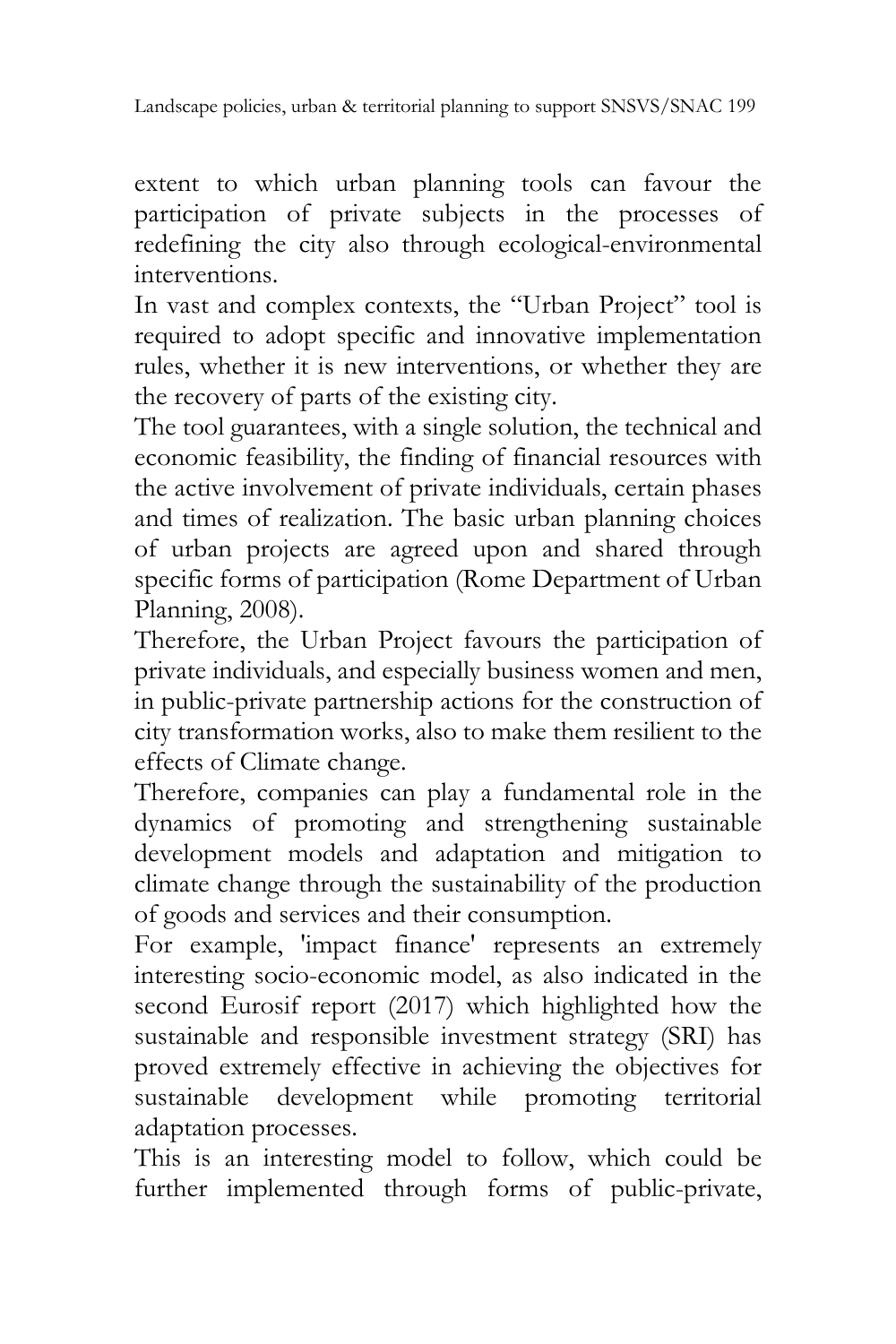private-private, and even private-third sector partnerships, to create the conditions for a new form of sharing economy in which:

- the company is configured according to new micro and macroeconomic models including that of shared value and benefits corporations;
- the citizen directly or indirectly participates in the creation of a circular economy model whose benefits can be used;
- the public entity, while maintaining its role as a "decision-maker", finds interlocutors ready to support, in a participatory way, transformation processes of cities aimed at improving resilience and sustainability (Damiano, Marino, 2020).

#### **A new welfare model for resilient cities**

According to the World Urbanization Prospects (UN, 2018), more than 50% of people currently live in urban areas and the increase in settlement in cities could increase by 2.5 billion people.

This issue has absolute relevance in the international political agenda, requiring institutions to start a profound reflection on the social, economic and environmental repercussions that this phenomenon will entail in the long run, to guarantee the well-being of the inhabitants of the city, intended in its social and relational dimensions linked to daily life, with the material endowment of services for the community through its different spatial articulations (Cognetti, 2012).

SNAC also highlights how urban settlements host the majority of the Italian population (94% in 2001) and are at the same time the main culprits and the main "victims" of climate change. Being predominantly artificial systems, their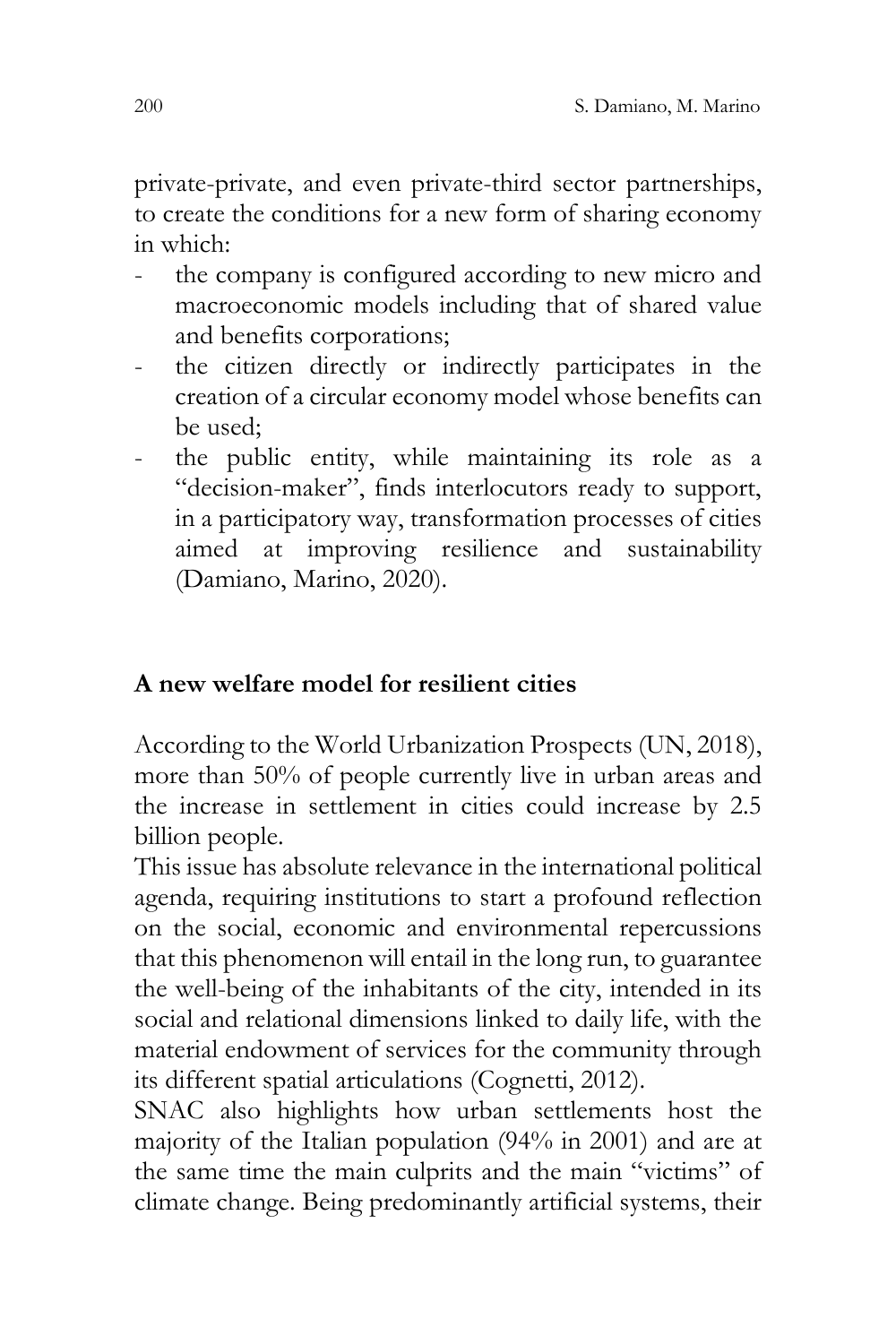resilience must be ensured almost exclusively by human action. This is an unprecedented challenge for the government of the territory since it is necessary to combine short-term interventions with interventions that will produce effects in the medium and long term (ME, 2017b). The progressive massive migration towards large urban centres involves, in addition to the effects in terms of welfare, also the explosion of some phenomena including gentrification. This is a physical, social and economic tendency for which historically popular neighbourhoods are repopulated by the middle class, thus determining a substantial change in the social composition due to the endogenous factors mentioned above which have the effect of increasing the price of housing and essential services (Secchi, 2013).

This phenomenon triggers extremely delicate social processes, as the most fragile segment of the population is forced to move to the marginal areas of the city, with the dual effect of causing urban sprawl phenomena (with significant environmental accidents such as the consumption of soil), and an increase in the gap of disparity between residents in terms of access to primary and essential services; therefore, a substantial disarticulation of spaces is generated, even more discontinuous both in morphological terms and in terms of social equity (Mariano, 2011).

Therefore, there is a theme of contrasting inequalities understood as the right to the city and to an accessible and homogeneous urban welfare system for all segments of the population and throughout the territory.

This strategic objective takes on a central role in the Green New Deal which "will provide targeted support to regions and sectors that are most affected by the transition towards the green economy" (Euroepan Commission, 2020). Infact, the European Union is aware that many states and regions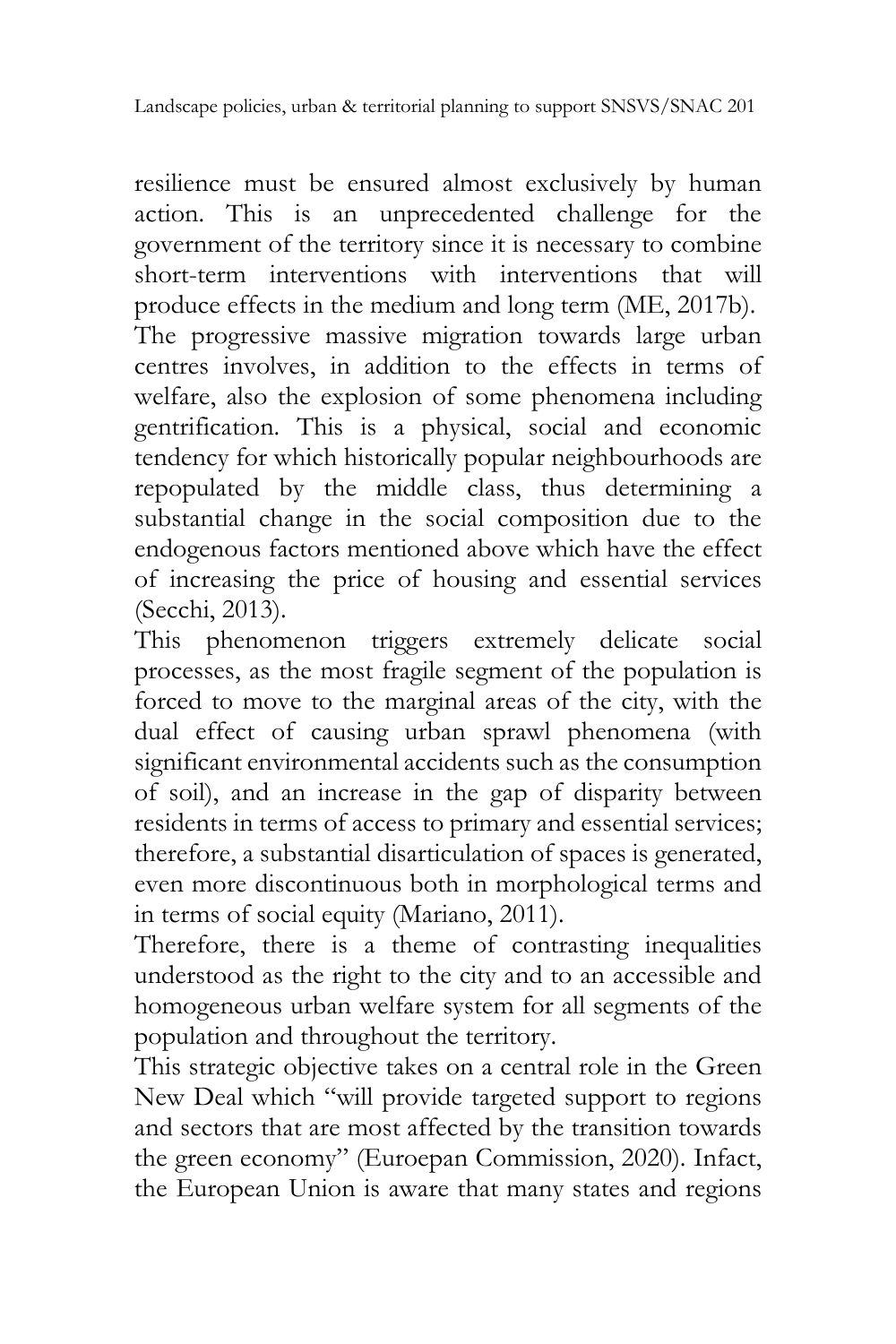could have difficulties, in economic terms, in implementing a sustainable transition; thus the EU has foreseen an investment plan that can support the just transition mechanism according to the principle that "no person and no place is left behind". At the local level and in terms of territorial governance instruments, the objectives of the Green New Deal presupposes a new vision of the urban design to be implemented through an integration of the objectives of the SNSVS and SNAC in the planning tools provided for by current legislation.

It seems necessary to emphasize how the theme of "inequalities" has particular relevance within the strategic document for sustainable development. In this concern, a further innovative aspect of the 2030 Agenda is the attention paid to the phenomenon of inequalities, exacerbated by the economic crisis of the last decade, which risks slowing down the path aimed at pursuing sustainable development. In the absence of an adequate intervention strategy, various factors,<br>including <br>globalization, technological changes, including globalization, technological changes, transformations in the labour market, demographic trends, and migration, can feed a polarization between 'winners' and 'losers'. Therefore, it appears essential to identify and share policies that can relaunch growth and make it sustainable in the long term (ME, 2017a).

Even the National Strategy for Adaptation to Climate Change clearly refers to the concept of "inequalities", albeit indirectly, and the relationship existing between SNSVS and SNAC on this issue is evident in a passage of the National Strategy for Sustainable Development which states that the fight against inequalities is increasingly an inescapable goal for governments, since growth without inclusion limits social mobility, damages growth and creates political instability (ME, 2017a).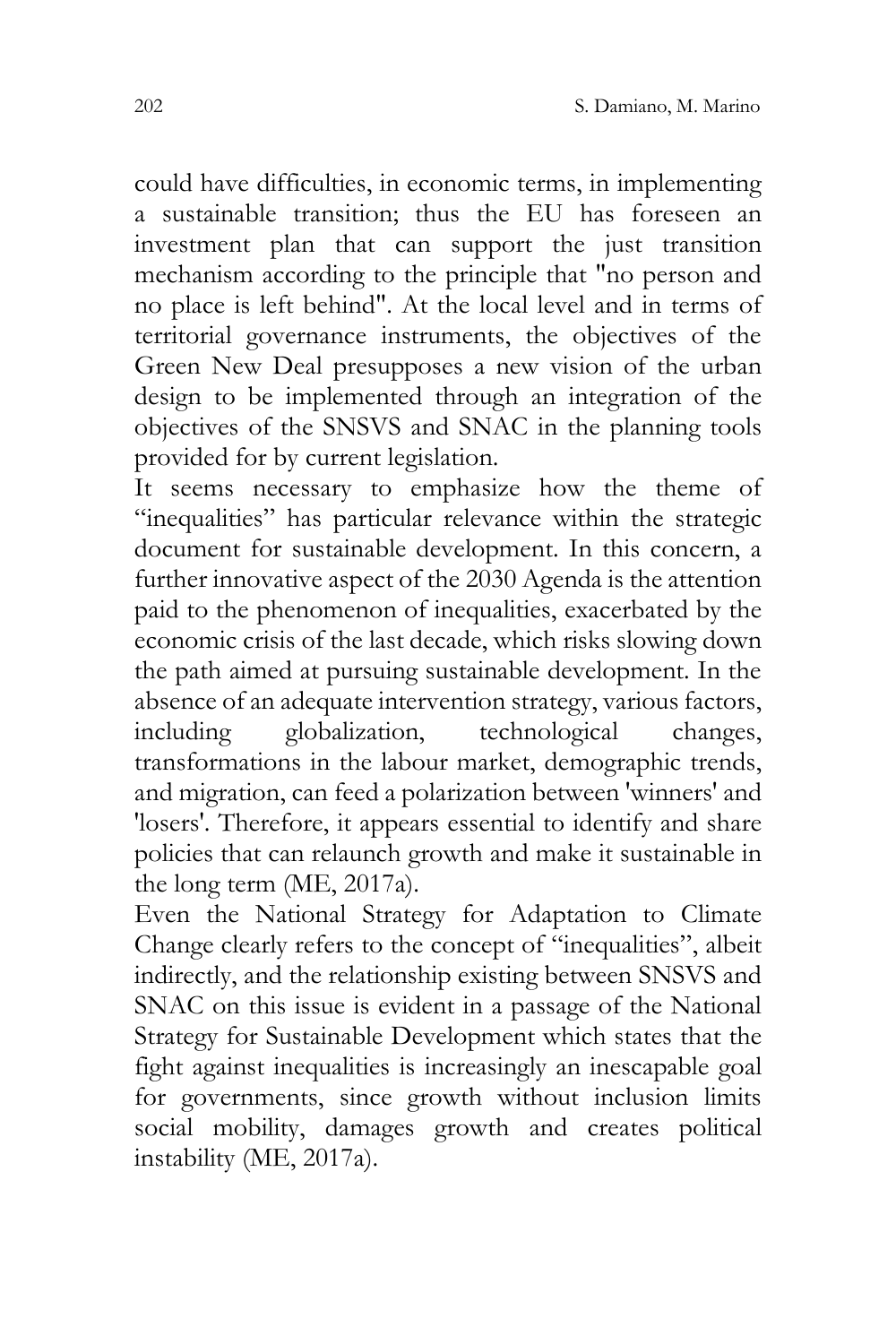# Inequalities in changing cities

The concept of inequality, in relation to urban design, is highlighted, above all, in the marginal areas which, from a social point of view, represent areas in which forms of "degradation" and social marginalization are easier to take place, while from the institutional point of view, according to Gilles Clemant, represent those places where the carelessness of the political decision-maker often generates a state of dereliction.

It is precisely on this aspect that action must be taken, accepting the challenge of a social and ecological reconversion of the city, and the actions to be taken are those of strengthening the urban welfare system.

In relation to the SNSVS, the concept of margins is highlighted in the strategic area "People", which highlights how sustainable development also passes through the fight against poverty and social exclusion by eliminating territorial gaps (ME, 2017a).

For example, among the key tools for "Tackling poverty and social exclusion by eliminating territorial gaps", the Plan for the redevelopment of the suburbs is reported.

In addition, the following objectives are reported in the "Planet" area of the National Strategy for Sustainable Development:

- Create resilient communities and territories, safeguard landscapes and cultural heritage;
- Prevent natural and anthropogenic risks and strengthen the resilience capacities of communities and territories;
- Ensure the high environmental performance of buildings, infrastructures and open spaces;
- Regenerate cities, ensure accessibility and ensure the sustainability of connections;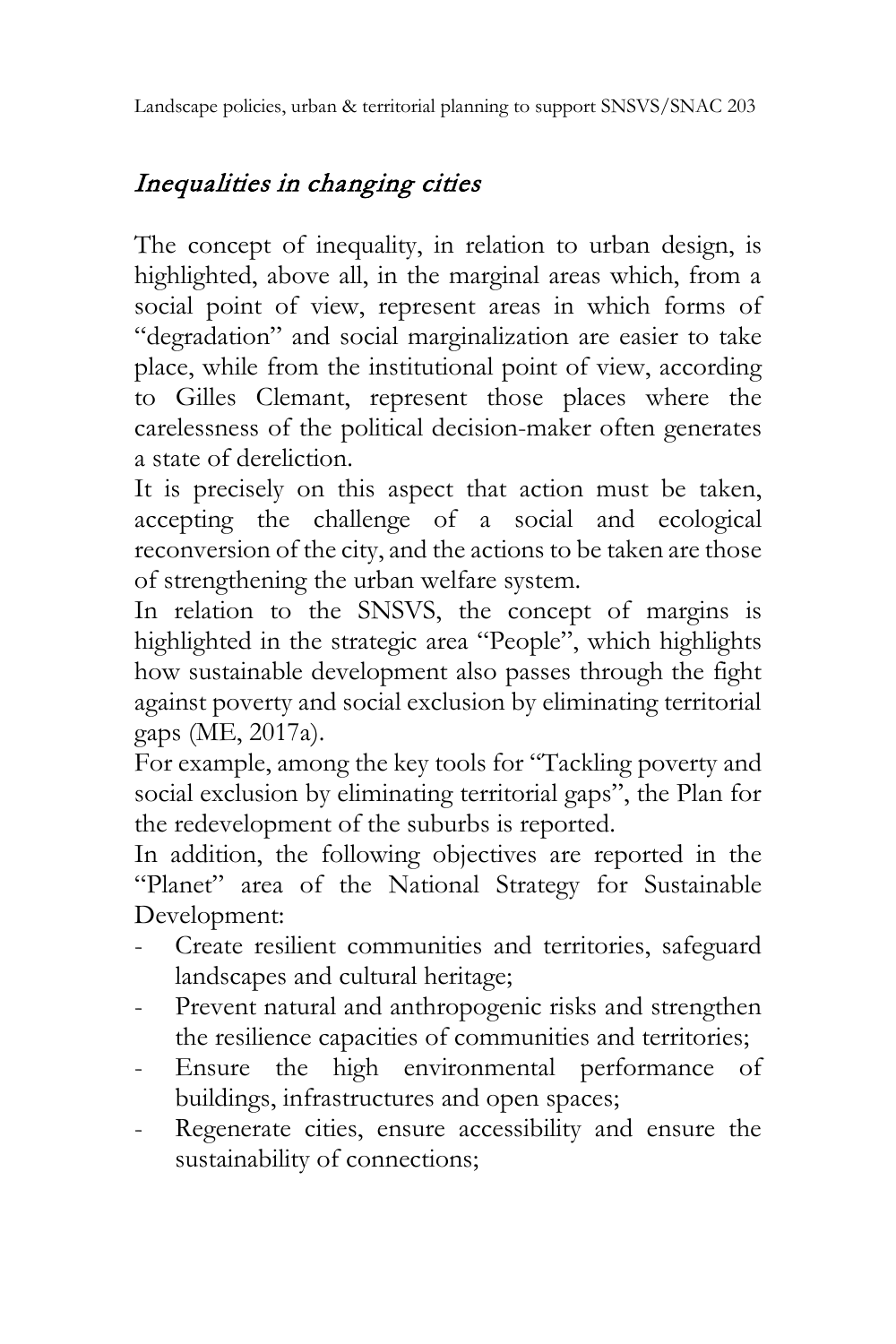- Ensure the restoration and defragmentation of ecosystems and promote urban/rural ecological connections;
- Ensure the development of potentials, the sustainable management and care of territories, landscapes, and cultural heritage (ME, 2017a).

To achieve these objectives, one of the key tools is the Italian National Report on sustainable urban development, a document supporting Italian participation in the United Nations International Conference HABITAT III.

However, as regards the issue of Climate Change, it is above all in the "margins" that the so-called "Critical infrastructures" are present, according to the definition of the SNAC: they are areas that will be most affected by the effects of the CC.

The SNSVS, in "Promoting health and well-being", underlines the importance of acting in order to reduce the "exposure of the population to environmental and anthropogenic risk factors" (ME, 2017a).

It is evident how necessary it is to create strategies capable of guiding the sustainable urban development of the territories, as indicated by the European Environment Agency (EEA, 2016) in the report "Climate change, impacts and vulnerability in Europe 2016".

Therefore, the figure of the urban and territorial planner emerges, who, "as a leader of Change, is committed to [...] promoting strategies, policies, and programs for greater 'Regional Resilience' to combat the vulnerability of cities and regions (territories) to the effects of rapid urbanization, climate change, poverty and growing inequality" (ECTP-CEU, 2013).

Designing for change means predicting the effects of what may happen in the future, of how climate change will continue to affect our environment and how it will change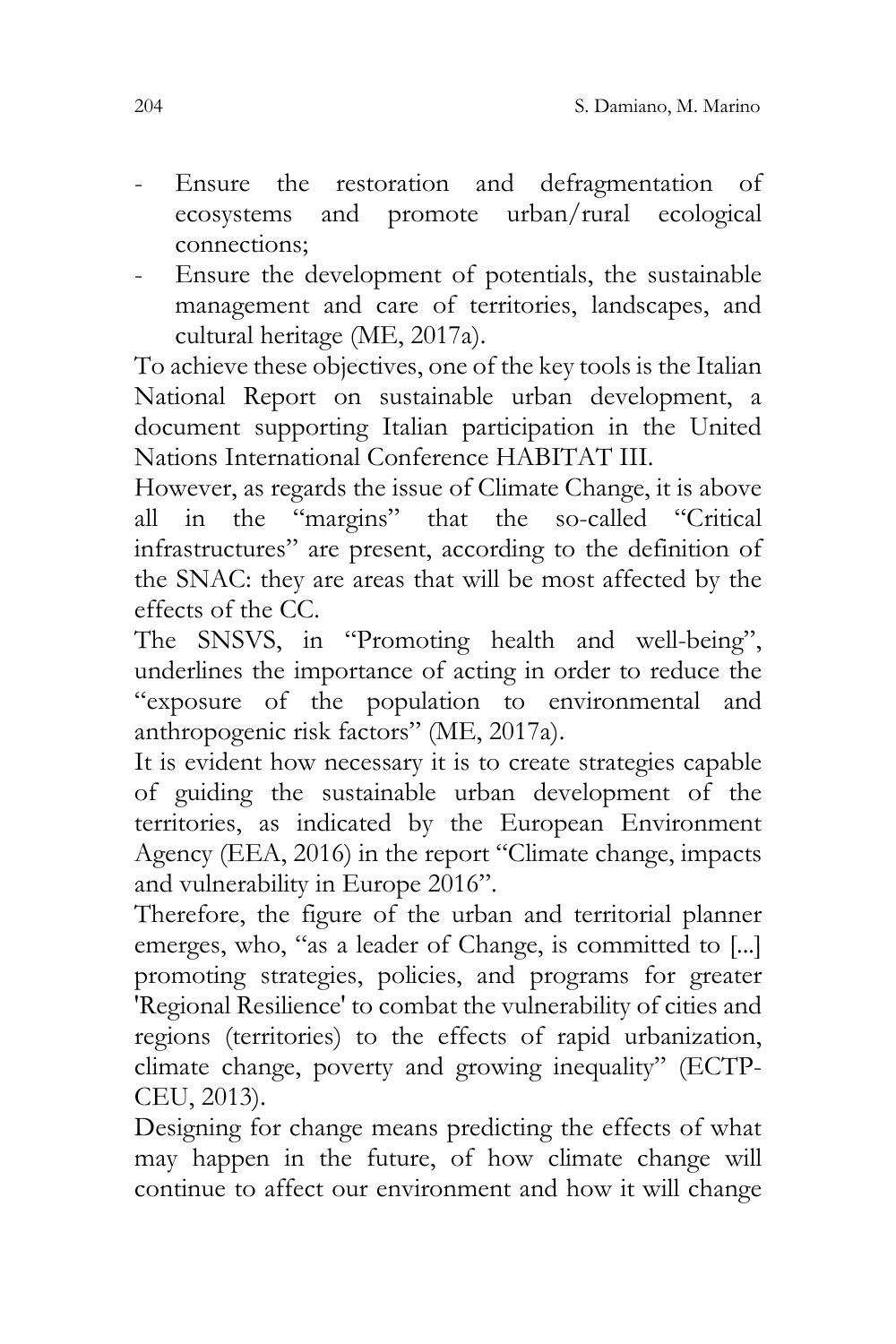our lifestyle and our new needs. Anticipating change will mean establishing planning strategies and actions, which are capable of making our cities resistant to changes in environmental conditions, which are at least capable of adapting and responding to changes in the climate in progress and defining places, spaces and buildings capable of mitigating their effects (Bassolino, 2016).

# **Concluding remarks**

Sustainable development and actions to mitigate and adapt to climate change are inextricably linked and require joint actions in order to achieve the global goals highlighted in the 2030 Agenda.

The strategies through which the institutions tend to achieve these goals require implementation tools, especially at the local level.

To date, this aspect is still little dealt with, yet it is clear how necessary it is to set up tools capable of achieving the purposes set by the SNSVS and SNAC.

In this paper, the authors wanted to open a reflection regarding the functionality of landscape policies and urban and territorial planning in the actions of implementation and adaptation at the local level of national strategies of economic and environmental interest.

## **References**

Bassolino E. (2016), Strategie di Rigenerazione Urbana Clima Adattiva: Soluzioni Progettuali per la Resilienza degli Spazi Pubblici di Napoli [Adaptive Climate Urban Regeneration Strategies: Project Solutions for the Resilience of Public Spaces in Naples] in *Atti della XIX*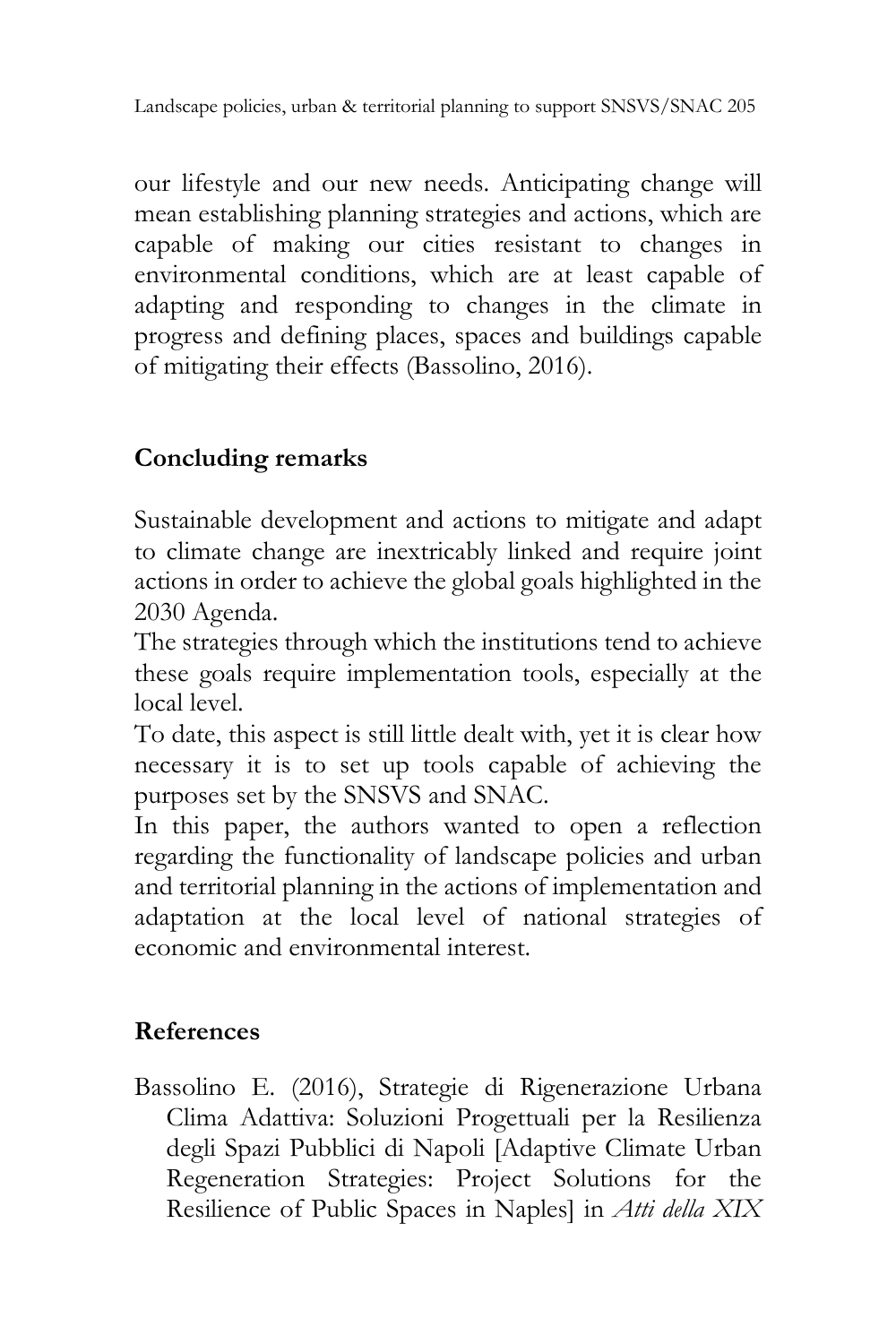*Conferenza Nazionale SIU-Società Italiana degli Urbanisti | Catania, 16-18 Giugno 2016* [*Proceedings of the XIX SIU National Conference-Italian Society of Urban Planners | Catania, 16-18 June 2016*], Rome, Planum Publisher.

- Damiano S., Marino M. (2020), Density and sustainability as a new paradigm for urban resilience. European programs for territorial adaptation projects. *Journal of Urban Planning*, 5, 1, pp. 69-76.
- European Commission (1994), *Charter of European Cities & Towns Towards Sustainability. Aalborg* [https://sustainablecities.eu/fileadmin/repository/Aalb org\_Charter/Aalborg\_Charter\_English.pdf].

Cognetti F. (2012), *Spazi del welfare*, Macerata, Quodlibet.

UNECE (1998), *Convention on Access to Information, Public Participation in Decision-Making and Access to Justice in Environmental Matters. Aarhus, Denmark*. [https://www.unece.org/fileadmin/DAM/env/pp/doc uments/cep43e.pdf].

European Commission (2005), *COM 35 Winning the Battle Against Global Climate Change* [\[https://ec.europa.eu/commission/presscorner/detail/](https://ec.europa.eu/commission/presscorner/detail/en/MEMO_05_42) [en/MEMO\\_05\\_42\]](https://ec.europa.eu/commission/presscorner/detail/en/MEMO_05_42).

European Commission (2013) *COM 216 The EU Strategy on adaptation to climate change* [\[https://ec.europa.eu/transparency/regdoc/rep/1/2013](https://ec.europa.eu/transparency/regdoc/rep/1/2013/EN/1-2013-216-EN-F1-1.Pdf) [/EN/1-2013-216-EN-F1-1.Pdf\]](https://ec.europa.eu/transparency/regdoc/rep/1/2013/EN/1-2013-216-EN-F1-1.Pdf).

European Commission (2015), *COM 739 Next steps for a sustainable European future. European action for sustainability*, [\[https://eur-lex.europa.eu/legal-](https://eur-lex.europa.eu/legal-content/EN/TXT/?uri=COM%3A2016%3A739%3AFIN)

[content/EN/TXT/?uri=COM%3A2016%3A739%3AF](https://eur-lex.europa.eu/legal-content/EN/TXT/?uri=COM%3A2016%3A739%3AFIN) [IN\]](https://eur-lex.europa.eu/legal-content/EN/TXT/?uri=COM%3A2016%3A739%3AFIN).

European Commission (2019), *Green New Deal* [\[https://ec.europa.eu/info/strategy/priorities-2019-](https://ec.europa.eu/info/strategy/priorities-2019-2024/european-green-deal_en) [2024/european-green-deal\\_en\]](https://ec.europa.eu/info/strategy/priorities-2019-2024/european-green-deal_en).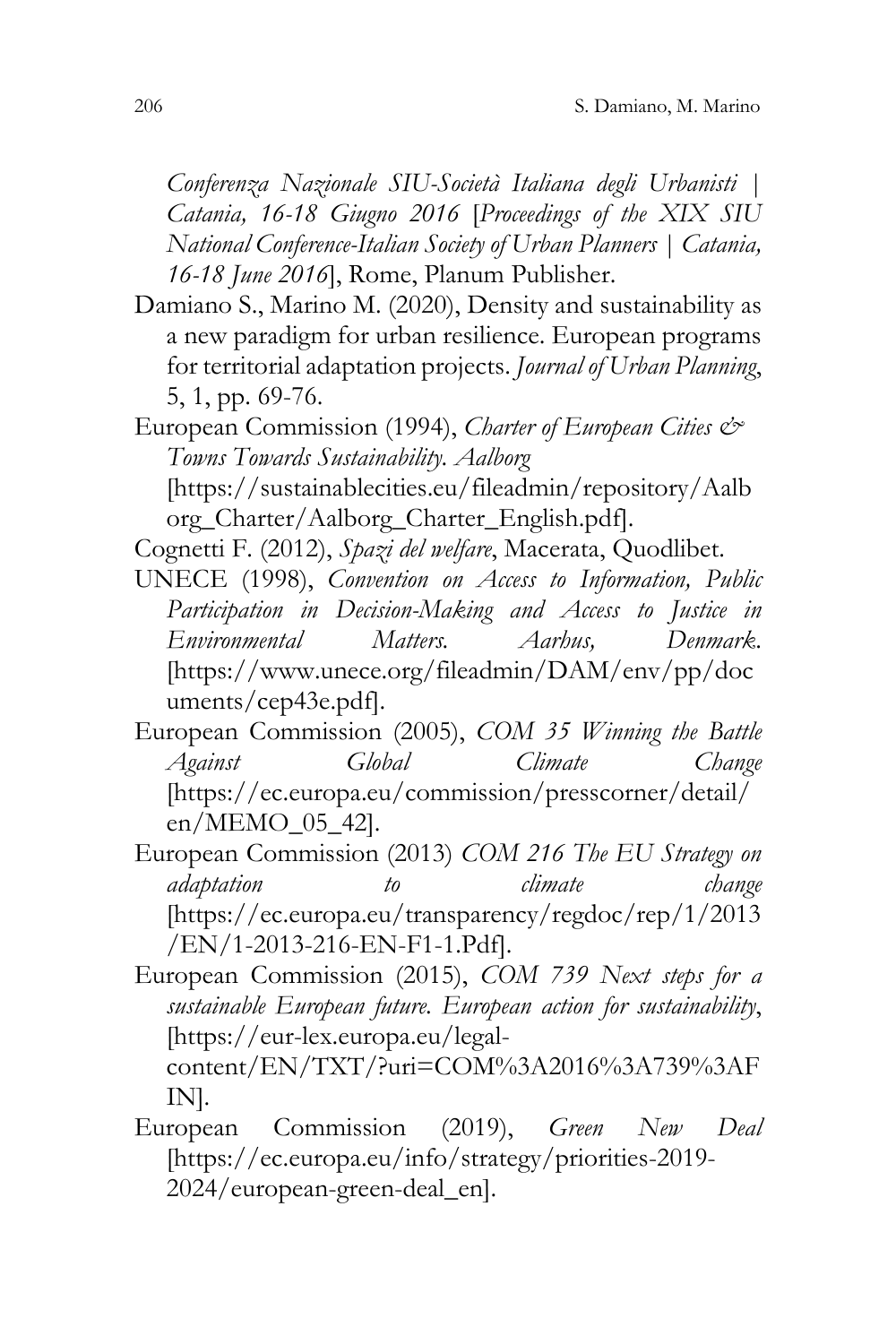- European Commission (2020), *The Just Transition Mechanism: Making Sure No-One is Left Behind* [https://ec.europa.eu/commission/presscorner/detail/ en/fs\_20\_39].
- European Council (2000) *European Landscape Convention* [\[https://www.coe.int/en/web/landscape/about-the](https://www.coe.int/en/web/landscape/about-the-convention)[convention\]](https://www.coe.int/en/web/landscape/about-the-convention).
- EEA (European Environment Agency) (2016), *Climate Change, Impacts and Vulnerability in Europe 2016* [\[https://www.eea.europa.eu/publications/climate](https://www.eea.europa.eu/publications/climate-change-impacts-and-vulnerability-2016)[change-impacts-and-vulnerability-2016\]](https://www.eea.europa.eu/publications/climate-change-impacts-and-vulnerability-2016).
- ECTP-CEU (2013), *The Charter of European Planning,* [\[http://www.ectp-ceu.eu/index.php/en/publications-](http://www.ectp-ceu.eu/index.php/en/publications-8/the-charter-of-european-planning-213)[8/the-charter-of-european-planning-213\]](http://www.ectp-ceu.eu/index.php/en/publications-8/the-charter-of-european-planning-213).
- Eurosif (2017), *European RSI Study* [\[http://www.eurosif.org/wp](http://www.eurosif.org/wp-content/uploads/2018/11/European-SRI-2018-Study.pdf)[content/uploads/2018/11/European-SRI-2018-](http://www.eurosif.org/wp-content/uploads/2018/11/European-SRI-2018-Study.pdf) [Study.pdf\]](http://www.eurosif.org/wp-content/uploads/2018/11/European-SRI-2018-Study.pdf).
- Clemant G. (2004), Manifesto del Terzo Paesaggio [*The Third Landscape Manifesto*], Macerata, Quodlibet.
- Italia Nostra (2019), *Sviluppo Sostenibile e Cambiamenti Climatici* [*Sustainable Development and Climate Change*] [\[http://www.italianostraeducazione.org/wp](http://www.italianostraeducazione.org/wp-content/uploads/2019/01/004_UNESCO_Sviluppo-sostenibile-e-cambiamenti-climatici.pdf)[content/uploads/2019/01/004\\_UNESCO\\_Sviluppo](http://www.italianostraeducazione.org/wp-content/uploads/2019/01/004_UNESCO_Sviluppo-sostenibile-e-cambiamenti-climatici.pdf)[sostenibile-e-cambiamenti-climatici.pdf\]](http://www.italianostraeducazione.org/wp-content/uploads/2019/01/004_UNESCO_Sviluppo-sostenibile-e-cambiamenti-climatici.pdf).
- IPCC (Intergovernamental Panale on a Climate Change) (2007), *AR4 Climate Change 2007* [\[https://www.ipcc.ch/report/ar4/syr/\]](https://www.ipcc.ch/report/ar4/syr/).
- IPCC (Intergovernamental Panale on a Climate Change) (2014), *AR5 Climate Change 2014* [\[https:,//www.ipcc.ch/report/ar5/syr/\]](https://www.ipcc.ch/report/ar5/syr/).
- Mariano C. (2012), *Progettare e gestire lo spazio pubblico* [*Designing and Managing Public Space*], Rome, Aracne.